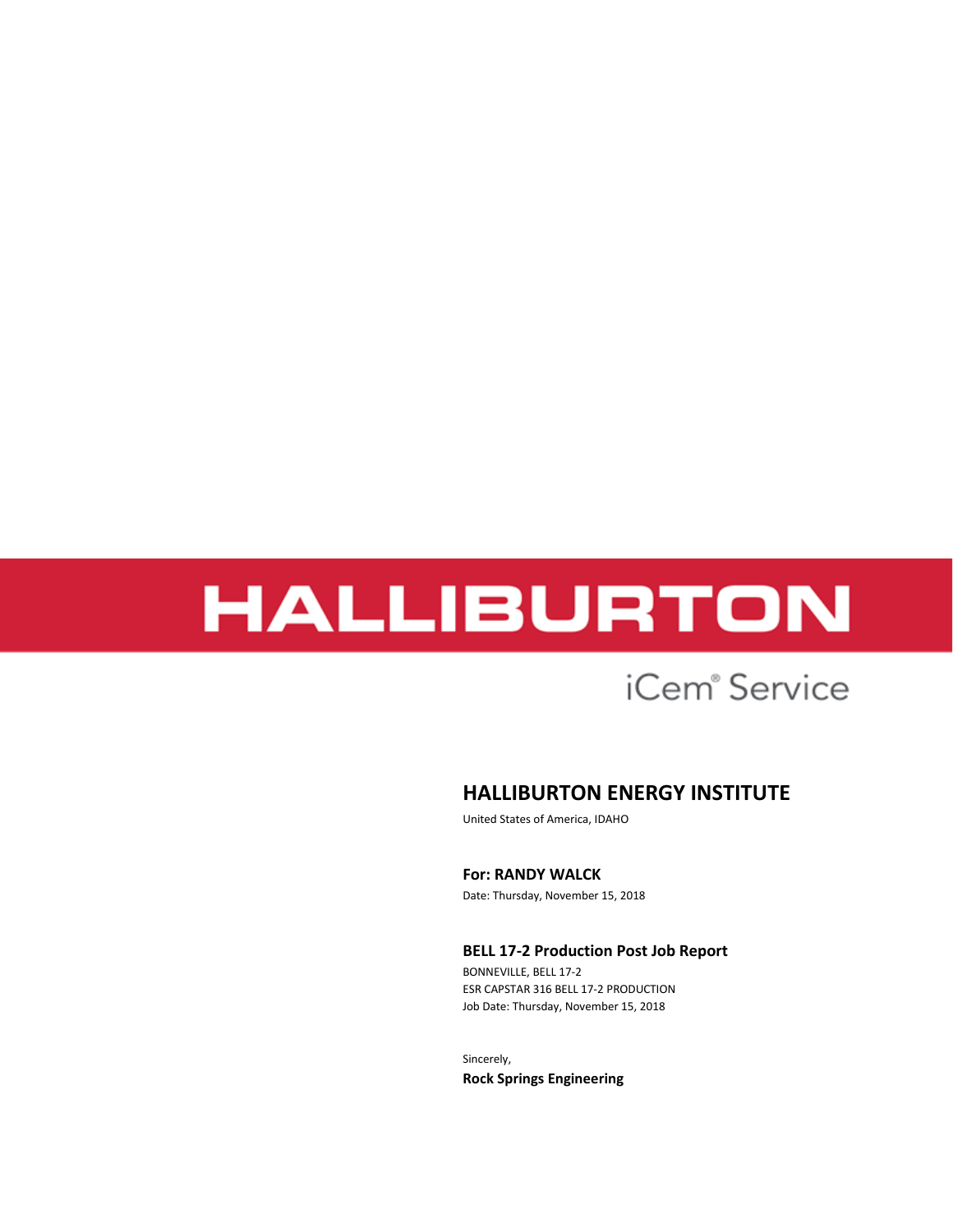## Disclaimer:

All information in this report is provided subject to the terms and conditions which govern the services provided by Halliburton. Halliburton personnel use their best efforts in gathering information and their best judgment in interpreting it, but any interpretation, research, analysis or recommendation furnished by Halliburton are opinions based upon inferences from measurements and empirical relationships and assumptions, which inferences and empirical relationships and assumptions are not infallible, and with respect to which professionals in the industry may differ. iCem 3D Displacement results are used to understand how fluids intermix during a cement job. Simulation and 3D displacement results are not intended as and should not be used as a replacement for bond logs in determining top of cement. Current 3D model calculations are known to model more volume than the input volume for standard cases due to known calculation improvements required. For rotational cases, the modeled volume will be impacted by the same calculations impacting the standard cases, as well as additional constraints imposed to make the calculation time required operationally feasible. Therefore, until further notice, 3D displacement results should not be used for replacement of a bong log, or used as an identifier of top of cement. HALLIBURTON IS UNABLE TO GUARANTEE THE ACCURACY OF ANY CHART INTERPRETATION, RESEARCH ANALYSIS, OR JOB RECOMMENDATION and any interpretation or recommendation is not for use of or reliance upon by any third party. The customer has full responsibility for any of its decisions which are based on the information provided in this report.

© 2018 Halliburton. All rights reserved.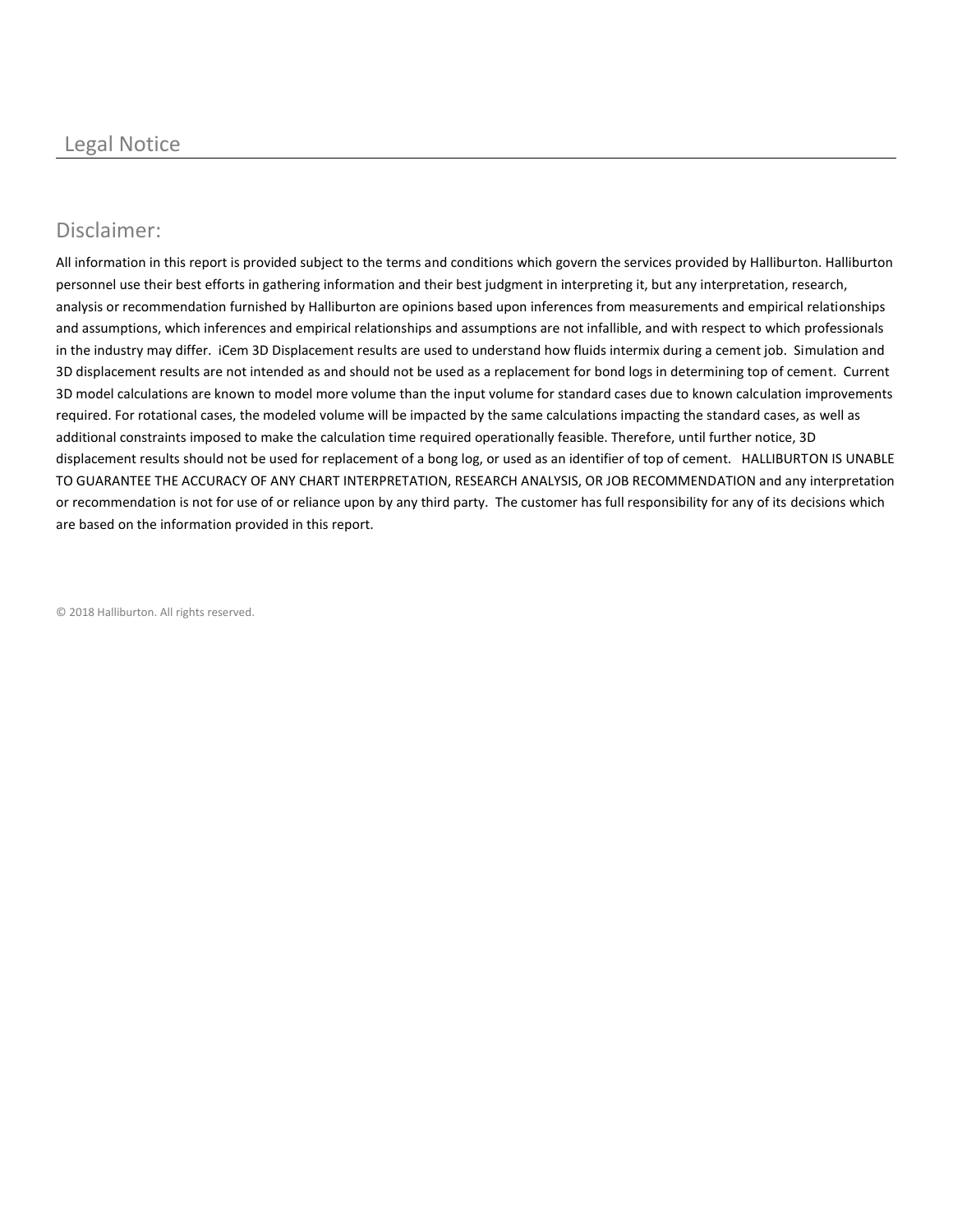#### **Table of Contents**

| 1.1 |  |
|-----|--|
| 1.2 |  |
| 1.3 |  |
| 1.4 |  |
|     |  |
| 2.1 |  |
|     |  |
| 3.1 |  |
| 3.2 |  |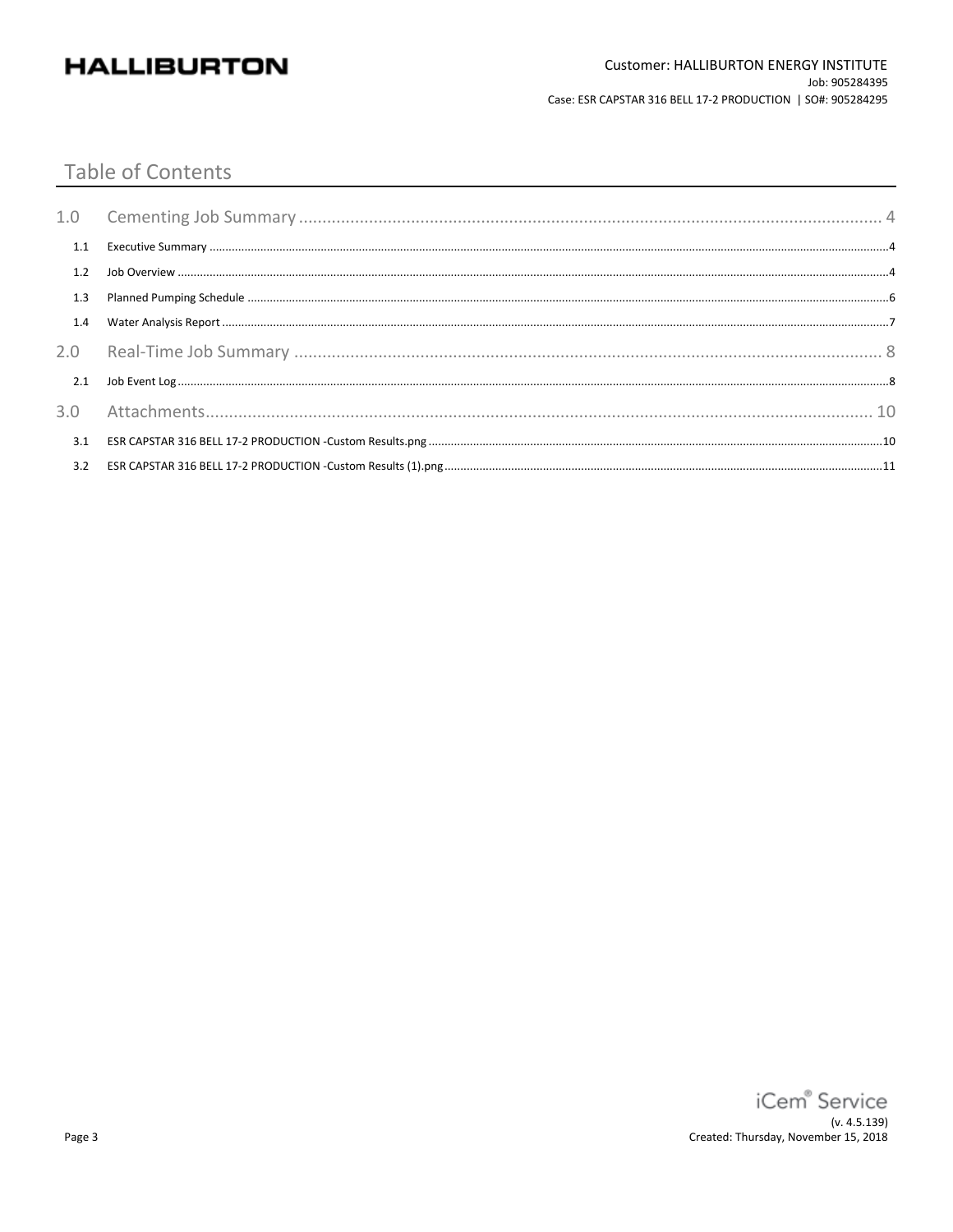#### 1.0 Cementing Job Summary

#### 1.1 Executive Summary

Halliburton appreciates the opportunity to perform the cementing services for this cementing services job. A pre-job safety meeting was held before the job where details of the job were discussed, potential safety hazards were reviewed, and environmental compliance procedures were outlined.

Halliburton maintains a continuous quality improvement process and appreciates any comments or suggestions that you may have. Halliburton again thanks you for the opportunity to perform service work on this well. We hope to be your solutions provider for future projects.

Respectfully,

Halliburton, Rock Springs

| JOD Times          |          |      |            |  |  |  |  |  |  |
|--------------------|----------|------|------------|--|--|--|--|--|--|
|                    | Date     | Time | Time Zone  |  |  |  |  |  |  |
| Called Out         | 11/15/18 | 0400 | <b>MST</b> |  |  |  |  |  |  |
| On Location        | 11/15/18 | 1230 | <b>MST</b> |  |  |  |  |  |  |
| <b>Job Started</b> | 11/15/18 | 1600 | <b>MST</b> |  |  |  |  |  |  |
| Job Complete       | 11/15/18 | 1800 | <b>MST</b> |  |  |  |  |  |  |
| Depart Location    | 11/15/18 | 1900 | <b>MST</b> |  |  |  |  |  |  |

**Job Times**

1.2 Job Overview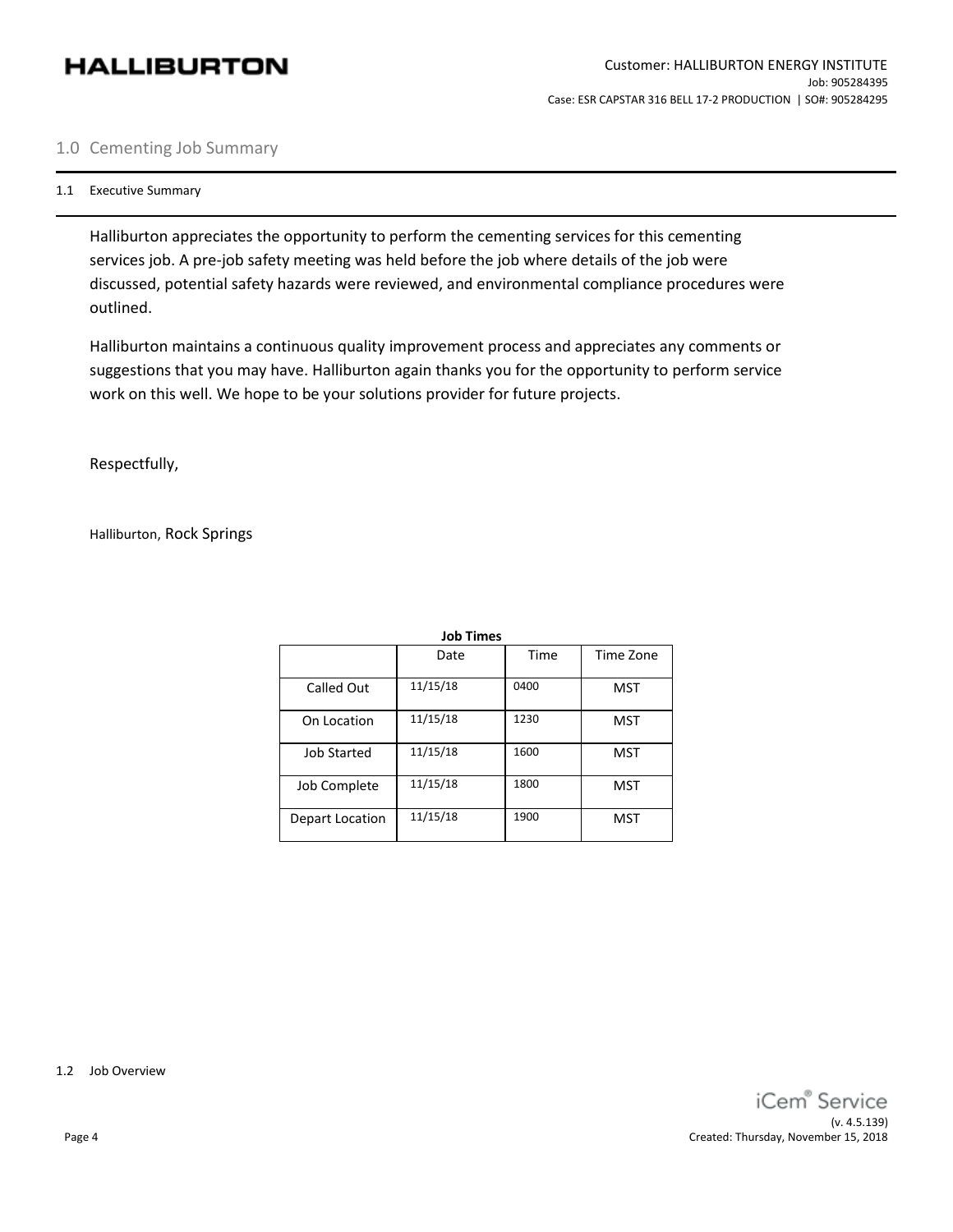|                         |                                               | <b>Units</b> | <b>Description</b> |
|-------------------------|-----------------------------------------------|--------------|--------------------|
| $\mathbf{1}$            | Surface temperature at time of job            | $^{\circ}$ F | 45                 |
| $\overline{2}$          | Mud type (OBM, WBM, SBM, Water, Brine)        | lb/gal       | <b>WBM</b>         |
| 3                       | Actual mud density                            | lb/gal       | 8.7                |
| 4                       | Time circulated before job                    | HH:MM        | 02:00              |
| 5                       | Mud volume circulated                         | <b>Bbls</b>  | 600                |
| 6                       | Rate at which well was circulated             | <b>Bpm</b>   | 7                  |
| $\overline{\mathbf{z}}$ | Pipe movement during hole circulation         | Y/N          | N                  |
| 8                       | Rig pressure while circulating                | Psi          | 250                |
| 9                       | Time from end mud circulation to start of job | HH:MM        | 00:10              |
| 10                      | Pipe movement during cementing                | Y/N          | N                  |
| 11                      | Calculated displacement                       | <b>Bbls</b>  | 165.3              |
| 12                      | Job displaced by                              | Rig/HES      | <b>HES</b>         |
| 13                      | Annular flow before job                       | Y/N          | N                  |
| 14                      | Annular flow after job                        | Y/N          | N                  |
| 15                      | Length of rat hole                            | Ft           | 28                 |
| 16                      | Units of gas detected while circulating       | Units        | 0                  |
| 17                      | Was lost circulation experienced at any time? | Y/N          | N                  |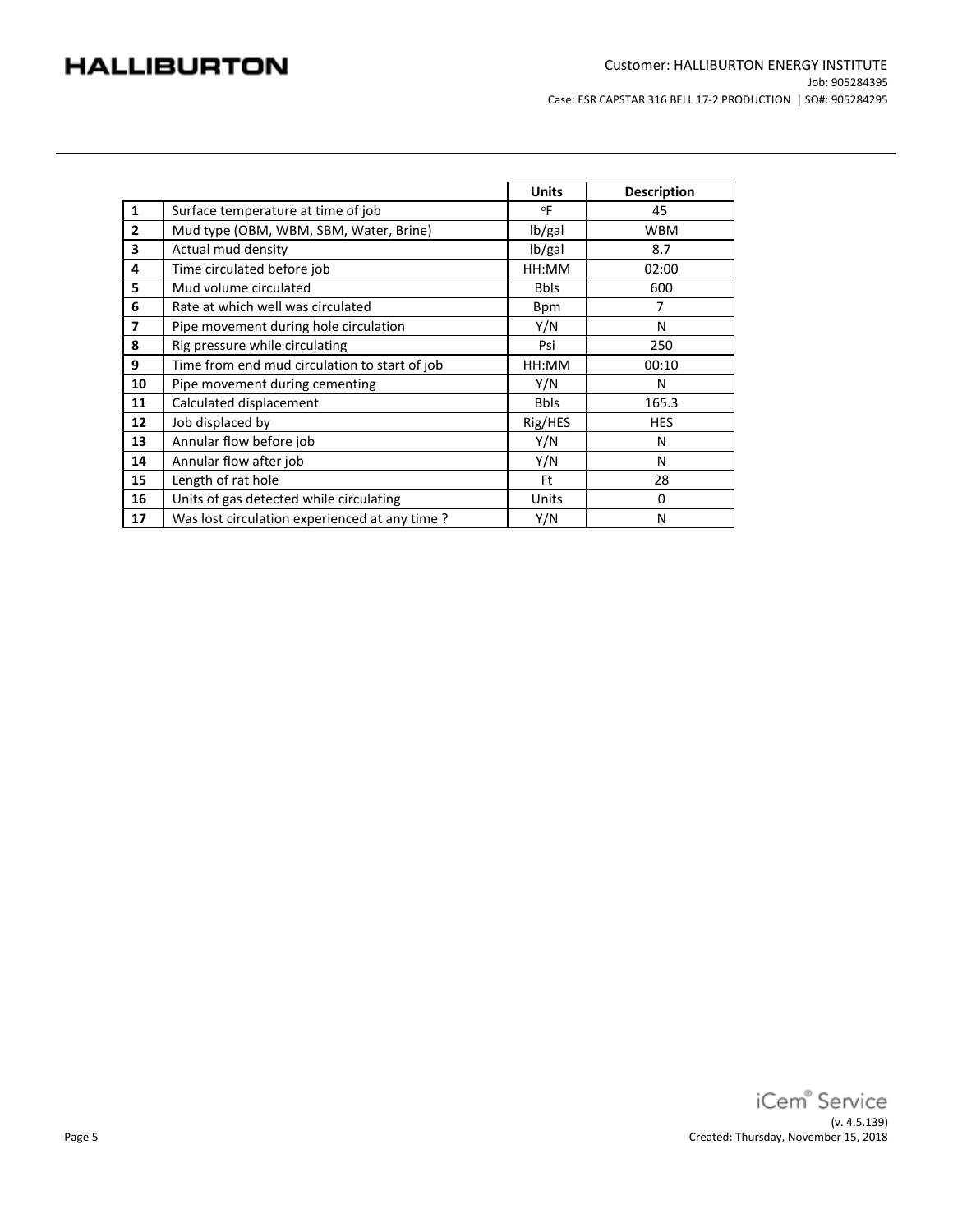#### 1.3 Planned Pumping Schedule

| <b>Description</b>                                       | Stage No.      | Density<br>(ppg) | Rate<br>$(bb$ l/min) | Yield<br>(ft <sup>3</sup> /sack) | Water Req.<br>(gal/sack) | Volume<br>(bb) | <b>Bulk Cement</b><br>(sacks) | <b>Duration</b><br>(min) |
|----------------------------------------------------------|----------------|------------------|----------------------|----------------------------------|--------------------------|----------------|-------------------------------|--------------------------|
| <b>WBM</b>                                               | $\mathbf{1}$   | 9.00             | 5.00                 |                                  |                          | 0.00           |                               | 0.00                     |
| <b>Bottom Plug</b>                                       |                |                  |                      |                                  |                          |                |                               |                          |
| Fresh Water                                              | $\overline{2}$ | 8.34             | 5.00                 |                                  |                          | 20.00          |                               | 4.00                     |
| BondCem RS6 14.5 ppg                                     | 3              | 14.50            | 5.00                 | 1.4275                           | 5.961                    | 128.39         | 505.00                        | 25.68                    |
| Top Plug/Start Displacement                              |                |                  |                      |                                  |                          |                |                               |                          |
| <b>MMCR Water</b>                                        | 4              | 8.40             | 5.00                 |                                  |                          | 65.00          |                               | 13.00                    |
| Fresh Water                                              | $5 - 1$        | 8.34             | 5.00                 |                                  |                          | 90.00          |                               | 18.00                    |
| Fresh Water                                              | $5 - 2$        | 8.34             | 2.00                 |                                  |                          | 6.79           |                               | 3.39                     |
| Drop Opening Tool                                        |                |                  |                      |                                  |                          |                |                               | 40.00                    |
| Pressure up to open tool                                 |                |                  |                      |                                  |                          |                |                               | 700 - 1000 psi           |
| Circulate hole                                           | $\overline{2}$ | 9.00             | 6.00                 |                                  |                          | 390.00         |                               | 65.00                    |
| End Stage 1 - WOC to hit 50 psi before beginning Stage 2 |                |                  |                      |                                  | Total:                   | 700.18         |                               | 169.07                   |
| Fresh Water                                              | $3 - 2$        | 8.34             | 5.00                 |                                  |                          | 20.00          |                               | 4.00                     |
| EconoCem RS16                                            | 4              | 12.50            | 5.00                 | 1.7846                           | 9.459                    | 222.49         | 700.00                        | 44.50                    |
| HalCem                                                   | 5              | 15.80            | 5.00                 | 1.5157                           | 6.176                    | 16.20          | 60.00                         | 3.24                     |
| Top Plug/Start Displacement                              |                |                  |                      |                                  |                          |                |                               |                          |
| <b>MMCR Water</b>                                        | $6-1$          | 8.40             | 5.00                 |                                  |                          | 100.00         |                               | 20.00                    |
| <b>MMCR Water</b>                                        | $6 - 2$        | 8.40             | 2.00                 |                                  |                          | 14.97          |                               | 7.48                     |
|                                                          |                |                  |                      |                                  | Total:                   | 373.66         |                               | 79.22                    |

Job was changed to a single stage design and the HalCem (60 sk tail) was not pumped.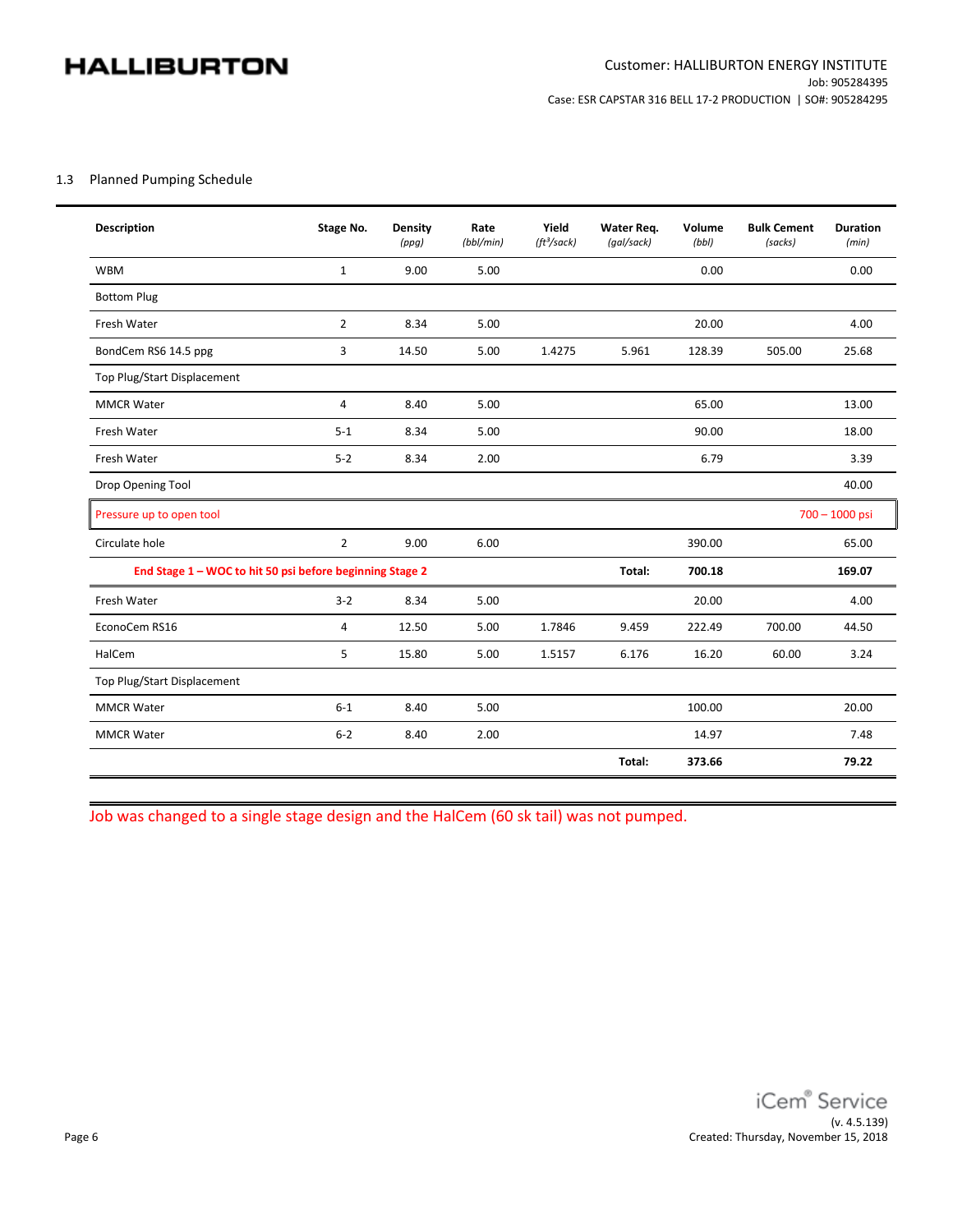1.4 Water Analysis Report

## **CEMENT MIX WATER REQUIREMENTS**

|             | <b>Recorded Test</b> |              |                       |                                              |
|-------------|----------------------|--------------|-----------------------|----------------------------------------------|
| Item        | Value                | <b>Units</b> | Max. Acceptable Limit | <b>Potential Problems in Exceeding Limit</b> |
|             |                      |              | $6.0 - 8.0$           | Chemicals in the water can cause severe      |
| рH          |                      | $---$        |                       | retardation                                  |
| Chlorides   |                      | ppm          | 3000 ppm              | Can shorten thickening time of cement        |
| Temperature | 65                   | OΕ           | 50-80 $^{\circ}$ F    | High temps will accelerate; Low temps        |
|             |                      |              |                       | may risk freezing in cold weather            |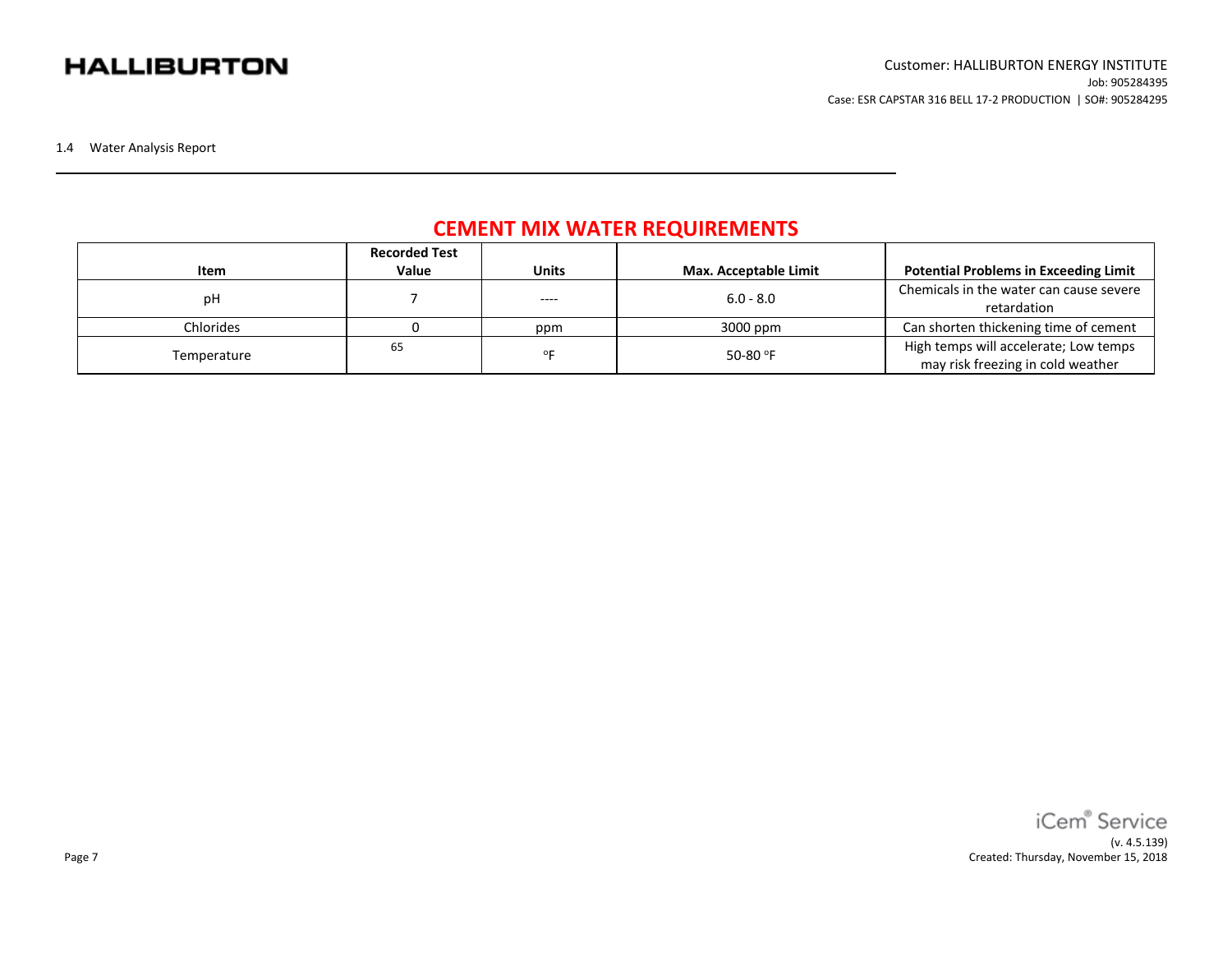2.0 Real-Time Job Summary

| Job Event Log |                |                                             |            |               |             |                         |               |                      |                               |                                                                                                                                    |
|---------------|----------------|---------------------------------------------|------------|---------------|-------------|-------------------------|---------------|----------------------|-------------------------------|------------------------------------------------------------------------------------------------------------------------------------|
| <b>Type</b>   | Seq.<br>No.    | <b>Graph Label</b>                          | Date       | <b>Time</b>   | Source      | <b>PS Pump</b><br>Press | DH<br>Density | Comb<br>Pump<br>Rate | <b>Pump Stg</b><br><b>Tot</b> | <b>Comments</b>                                                                                                                    |
|               |                |                                             |            |               |             | (psi)                   | (ppg)         | $(bb$ l/min)         | (bbl)                         |                                                                                                                                    |
| Event         | $\mathbf{1}$   | Call Out                                    | 11/15/2018 | 04:00:00      | <b>USER</b> |                         |               |                      |                               | HES crew called out at 0400 on 11/15/18, crew arrived on location<br>at 1230 on 11/15/18                                           |
| Event         | $\overline{2}$ | Pre-Convoy Safety<br>Meeting                | 11/15/2018 | 06:00:00      | <b>USER</b> |                         |               |                      |                               |                                                                                                                                    |
| Event         |                | Depart from Service<br>Center or Other Site | 11/15/2018 | 06:20:00      | <b>USER</b> |                         |               |                      |                               |                                                                                                                                    |
| Event         | 4              | Arrive At Loc                               | 11/15/2018 | 12:30:00      | <b>USER</b> |                         |               |                      |                               |                                                                                                                                    |
| Event         | 5              | Pre-Rig Up Safety<br>Meeting                | 11/15/2018 | 13:30:00      | <b>USER</b> |                         |               |                      |                               |                                                                                                                                    |
| Event         | 6              | Rig-Up Equipment                            | 11/15/2018 | 13:35:00      | <b>USER</b> |                         |               |                      |                               |                                                                                                                                    |
| Event         | 7              | <b>WELL INFO</b>                            | 11/15/2018 | 13:40:00      | <b>USER</b> |                         |               |                      |                               | TD: _7014_, TP _6986__, SJ: __42_, OH: __8.325__, Casing:<br>Size/Weight/Grade: 5.5 15.5 J55 , Previous Casing<br>Shoe: __ 2038___ |
| Event         | 8              | <b>RIG INFO</b>                             | 11/15/2018 | 13:45:00      | <b>USER</b> |                         |               |                      |                               | Rig Circulation: 600 bbls, Rate 7 bbl/min,<br>Pressure___250__PSI, MW___8.7__ ppg, Pipe Movement_No__,<br>Rat Hole Length___28___  |
| Event         | 9              | Pre-Job Safety Meeting                      | 11/15/2018 | 15:30:00 USER |             | 2.00                    | 8.80          | 0.00                 | 0.00                          |                                                                                                                                    |
| Event         | 10             | Rig-Up Completed                            | 11/15/2018 | 15:50:00      | <b>USER</b> | 2.00                    | 8.79          | 0.00                 | 0.00                          |                                                                                                                                    |
| Event         | 11             | Check Weight                                | 11/15/2018 | 15:53:52      | COM4        | 2.00                    | 8.80          | 0.00                 | 0.00                          |                                                                                                                                    |
| Event         | 12             | Mud Cup Sample Pulled                       | 11/15/2018 | 15:55:00      | <b>USER</b> | 2.00                    | 8.80          | 0.00                 | 0.00                          | Mud Cup Sample Pulled                                                                                                              |
| Event         | 13             | Start Job                                   | 11/15/2018 | 16:01:00      | <b>USER</b> | 3.00                    | 8.79          | 0.00                 | 0.00                          | Start Job, pump 5 bbls of h2o ahead to fill pumps and lines                                                                        |
| Event         | 14             | <b>Pressure Test</b>                        | 11/15/2018 | 16:06:00      | <b>USER</b> | 1069.00                 | 8.37          | 0.00                 |                               | 5.10 500 psi low pressure kickout test                                                                                             |
| Event         | 15             | <b>Pressure Test</b>                        | 11/15/2018 | 16:09:23      | <b>USER</b> | 6126.00                 | 8.51          | 0.00                 |                               | 5.10 Pressure test hes iron to 3500 psi                                                                                            |

iCem® Service (v. 4.5.139) Created: Thursday, November 15, 2018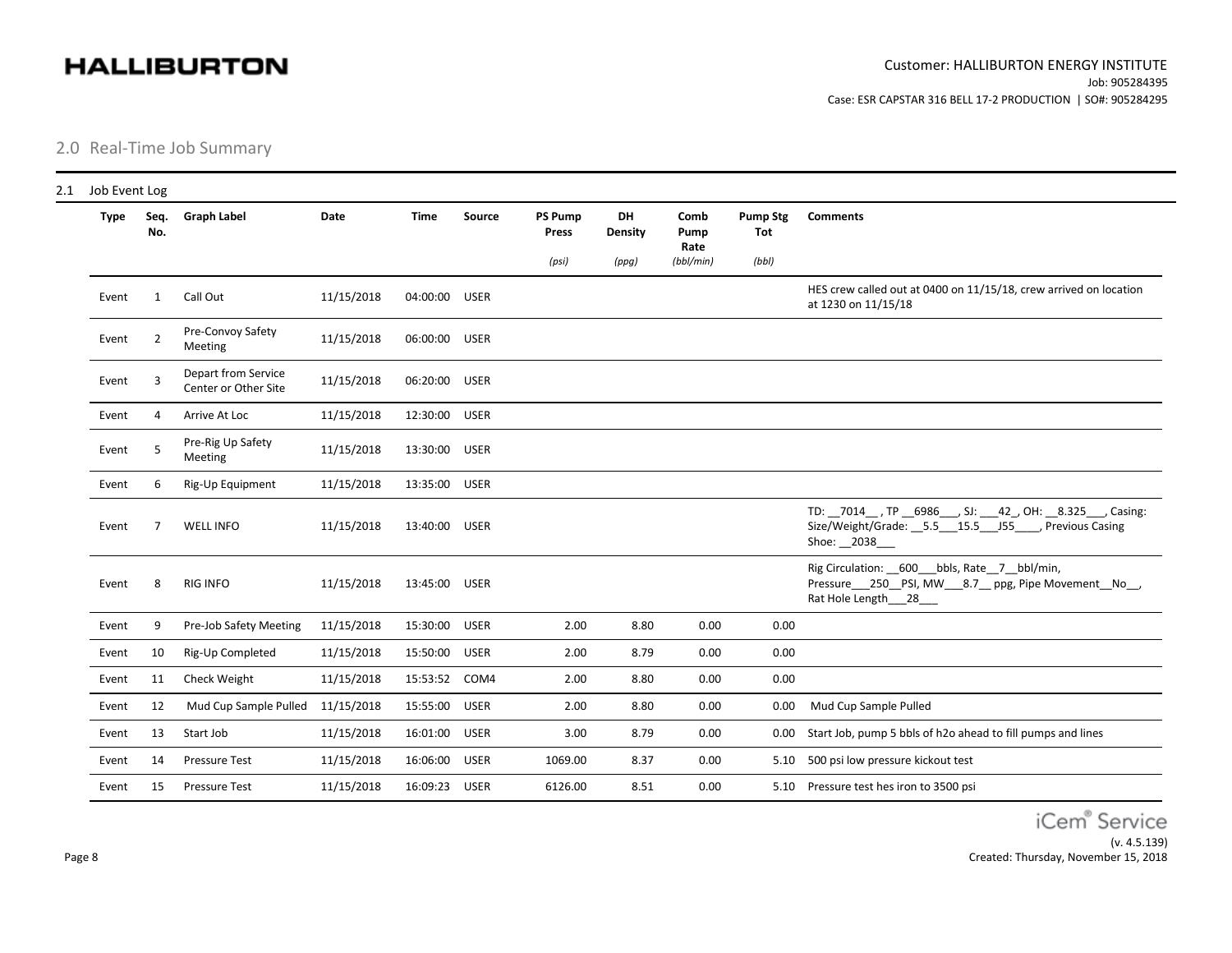#### Customer: HALLIBURTON ENERGY INSTITUTE Job: 905284395

Case: ESR CAPSTAR 316 BELL 17-2 PRODUCTION | SO#: 905284295

| Event | 16 | Pump Spacer                    | 11/15/2018 | 16:16:13      | <b>USER</b> | 113.00  | 8.35  | 4.00 | 3.10   | Pump 20 bbls of h2o spacer                                                                                                                                                                                            |
|-------|----|--------------------------------|------------|---------------|-------------|---------|-------|------|--------|-----------------------------------------------------------------------------------------------------------------------------------------------------------------------------------------------------------------------|
| Event | 17 | Pump Lead Cement               | 11/15/2018 | 16:21:00      | <b>USER</b> | 165.00  | 12.62 | 4.00 | 1.90   | Pump 740 sks of econocem Rs16 at 12.5 ppg, 1.79 ft3/sack, 9.44<br>gal/sack at 6 bpm                                                                                                                                   |
| Event | 18 | Pump Tail Cement               | 11/15/2018 | 17:01:00      | <b>USER</b> | 297.00  | 14.49 | 5.90 | 1.00   | Pump 445 sks of Bondcem Rs6 at 14.5 ppg, 1.43 ft3/sack, 5.95<br>gal/sack at 6 bpm                                                                                                                                     |
| Event | 19 | Shutdown                       | 11/15/2018 | 17:21:53      | <b>USER</b> | 12.00   | 15.52 | 0.00 |        | 115.40 Shutdown                                                                                                                                                                                                       |
| Event | 20 | Drop Top Plug                  | 11/15/2018 | 17:28:44      | <b>USER</b> | 26.00   | 8.05  | 0.00 | 0.00   | Drop HES top plug, customer witnessed                                                                                                                                                                                 |
| Event | 21 | Pump Displacement              | 11/15/2018 | 17:30:09      | <b>USER</b> | 21.00   | 8.00  | 4.00 | 1.90   | Pump 165.3 bbls of h2o displacement                                                                                                                                                                                   |
| Event | 22 | Slow Rate                      | 11/15/2018 | 17:55:40      | <b>USER</b> | 1347.00 | 8.37  | 2.00 | 148.20 | Slow Rate to 2 bpm last 20 bbls of H2O displacement                                                                                                                                                                   |
| Event | 23 | <b>Bump Plug</b>               | 11/15/2018 | 18:00:38      | <b>USER</b> | 1512.00 | 8.38  | 2.00 | 157.90 | bump Plug, pressure to 500 psi over fcp                                                                                                                                                                               |
| Event | 24 | <b>Check Floats</b>            | 11/15/2018 | 18:06:00      | <b>USER</b> | 2956.00 | 8.40  | 0.00 | 159.00 | Check Floats, 2.5 bbls back to HES cement pump                                                                                                                                                                        |
| Event | 25 | End Job                        | 11/15/2018 | 18:08:00      | <b>USER</b> | 21.00   | 8.38  | 0.00 | 159.00 | End Job, final circulating pressure was 1850 psi                                                                                                                                                                      |
| Event | 26 | Pre-Rig Down Safety<br>Meeting | 11/15/2018 | 18:15:00      | <b>USER</b> | 10.00   | 8.38  | 0.00 | 192.50 |                                                                                                                                                                                                                       |
| Event | 27 | <b>Rig-Down Equipment</b>      | 11/15/2018 | 18:18:00      | <b>USER</b> | 54.00   | 8.37  | 3.20 | 195.50 |                                                                                                                                                                                                                       |
| Event | 28 | <b>Rig-Down Completed</b>      | 11/15/2018 | 18:50:00      | <b>USER</b> |         |       |      |        |                                                                                                                                                                                                                       |
| Event | 29 | Other                          | 11/15/2018 | 18:55:00 USER |             |         |       |      |        | Items being returned: bottom plug and 120 pounds of sugar                                                                                                                                                             |
| Event | 30 | well info                      | 11/15/2018 | 19:00:00      | <b>USER</b> |         |       |      |        | H2O Spacer: 20 bbl TOS surface<br>Lead Cement: 235 bbl, 740 sks, TOC surface Tail<br>Cement: ___ 113__ bbl, __ 445__ sks, TOC__ 4497___<br>Displacement: 165.3 bbl<br><b>CMT</b><br>left in Pipe 42 Reason shoe joint |
| Event | 31 | Job Complete                   | 11/15/2018 | 19:20:00      | <b>USER</b> |         |       |      |        | Job complete, estimated top of tail at 4497, got no lead back to<br>surface just traces of Polly flake and water, Thank you-Nicholas<br>Iverson                                                                       |

iCem® Service (v. 4.5.139) Created: Thursday, November 15, 2018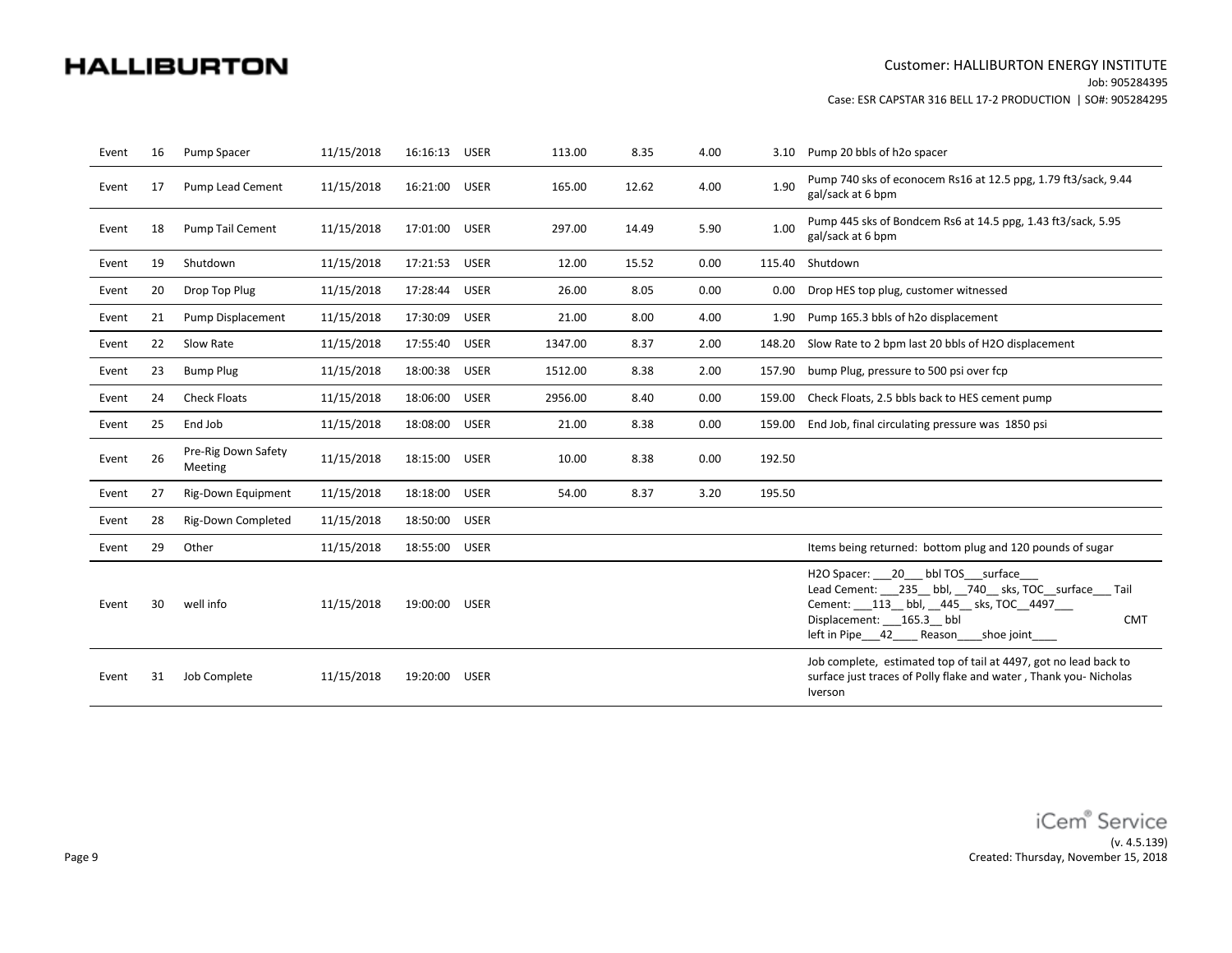#### 3.0 Attachments